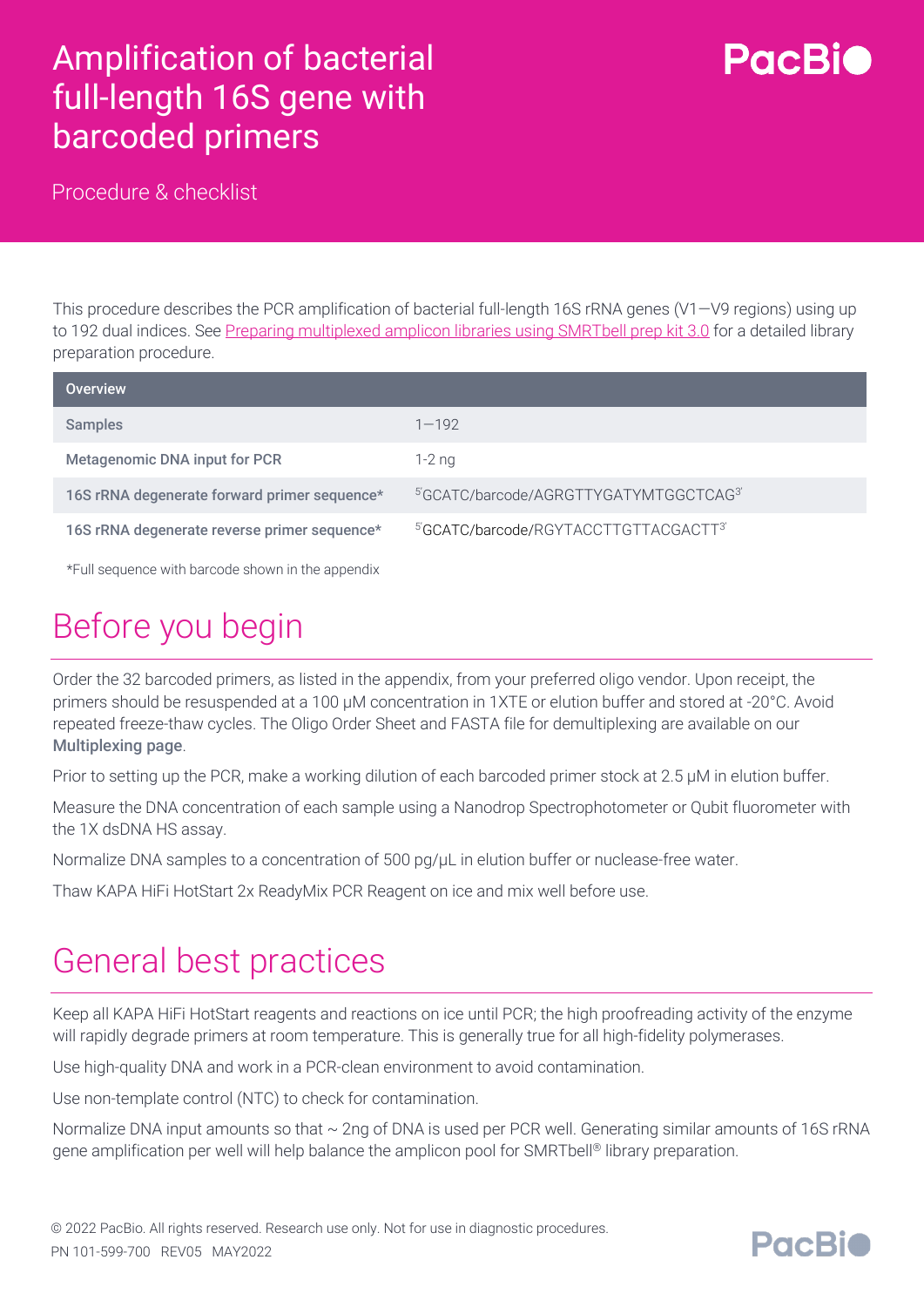Metagenomic samples with high amounts of host or non-bacterial DNA may require higher amounts of input DNA into PCR. Scale DNA input concentration as appropriate to achieve the necessary amount of amplification.

Use the following barcoded primer design for up to 192 dual indices. Do not repeat any barcode combinations in a single experiment.



Add the forward 16S rRNA barcoded primer across the rows of the 96-well PCR plate as shown in

Figure 1. Barcoded forward primer mix added across the rows A-H.

Add the reverse 16S rRNA barcoded primer down the column of the 96-well PCR plate as shown in figure 2. For the 1st 96-well plate use the first 12 reverse primers, and for the 2nd 96-well plate use the last 12 reverse primers listed in the appendix.





**PacBio**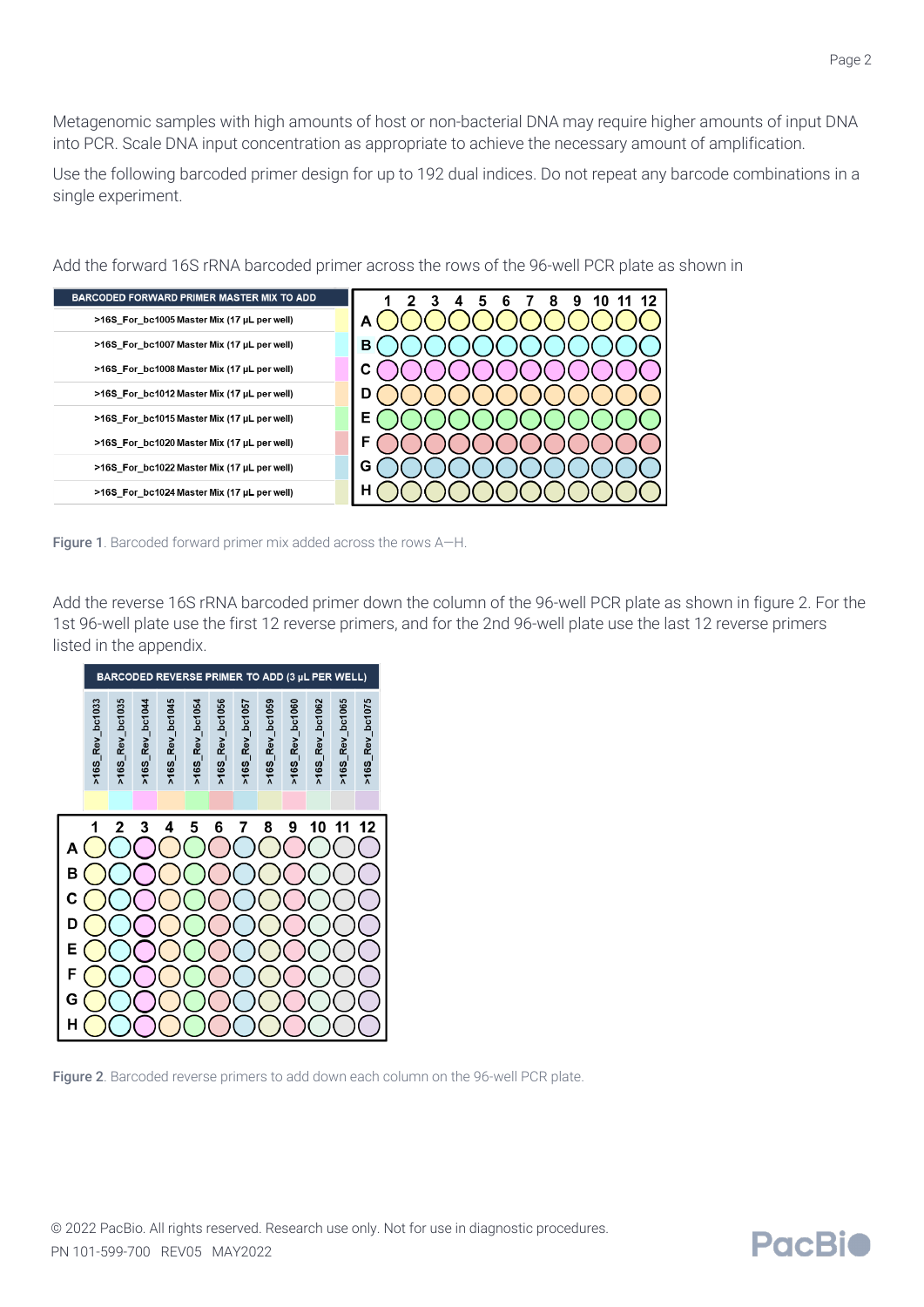Spot check PCR prior to pooling samples to ensure amplification was successful.



Figure 3. Example agarose gel spot-check of individual PCR reactions. 1 µL from each of four independent PCR reactions was analyzed per lane of a 1.2% agarose Lonza DNA Flash Gel according to the manufacturer's recommendations. The PCR products were of the expected size (~1.5 kb) and of comparable quantity as determined by visual inspection of their band intensities.

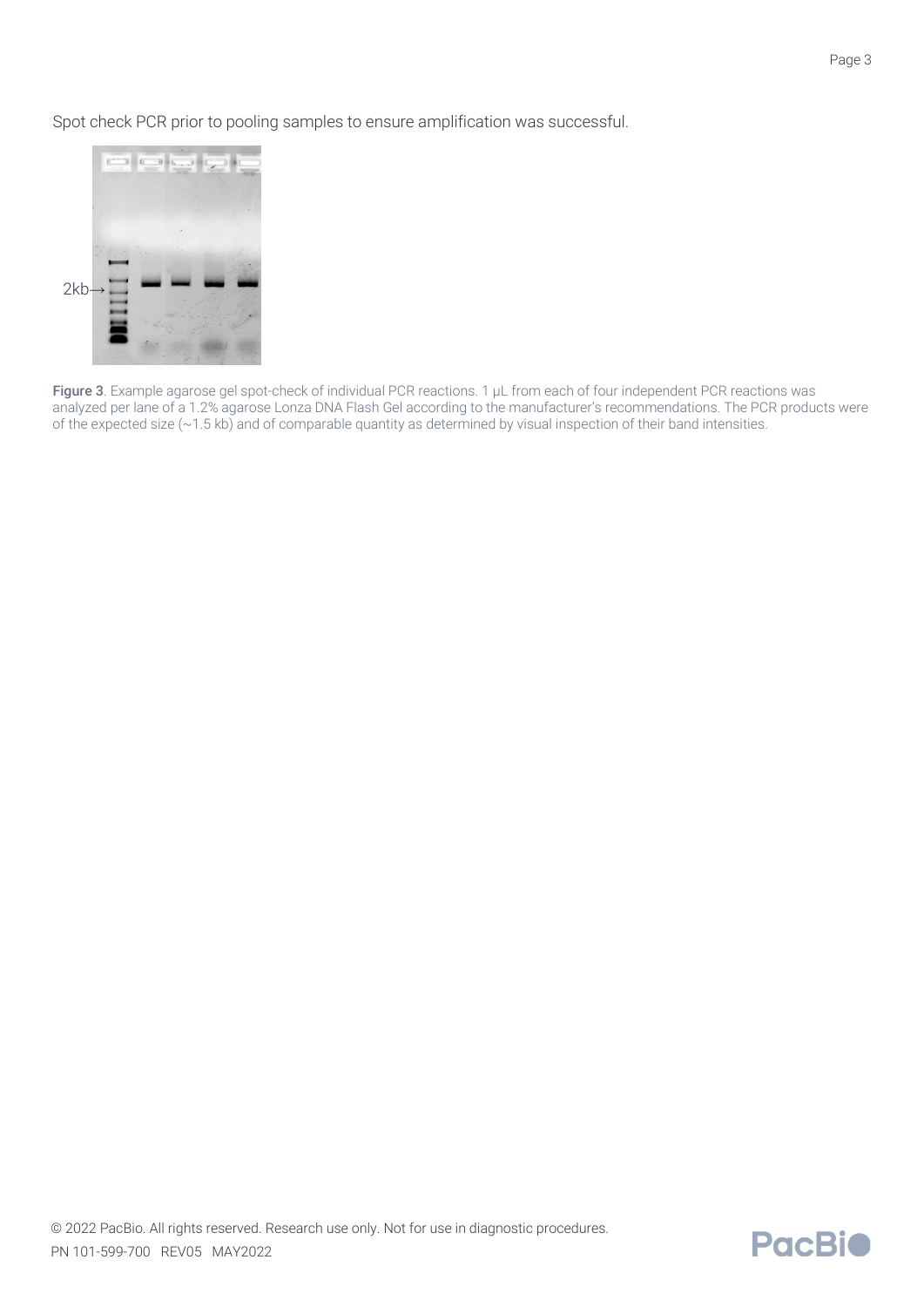### Materials and kits needed

| <b>Item</b>                                                             | Part number                             |
|-------------------------------------------------------------------------|-----------------------------------------|
| 16S amplification                                                       |                                         |
| KAPA HiFi HotStart ReadyMix PCR kit                                     | Roche KK2600 (or KK2601 or KK2602)      |
| Barcoded 16S primers                                                    | Any Oligo vendor                        |
| 96-well block PCR thermocycler                                          | Any major lab supplier (MLS)            |
| Nuclease-free PCR grade water                                           | Any MLS                                 |
| Single channel pipettes (P2, P10, P20, P200, and P1000)                 | Any MLS                                 |
| 96-well PCR plate                                                       | Any MLS                                 |
| QC tools                                                                |                                         |
| Qubit Fluorometer                                                       | Thermo-Fisher Q33238                    |
| Qubit 1X dsDNA High Sensitivity Kit                                     | Thermo-Fisher Q33231                    |
| NanoDrop Technologies ND-2000 UV/Vis Spectrophotometer or<br>equivalent | Thermo-Fisher ND-2000                   |
| BioAnalyzer or 4200 TapeStation                                         | Agilent technologies G2939BA or G2991BA |
| General lab supplies and equipment                                      |                                         |
| DNA LoBind tubes, 2.0 mL                                                | Eppendorf 022431048                     |
| DNA LoBind tubes, 5.0 mL                                                | Eppendorf EP0030108310                  |
|                                                                         |                                         |

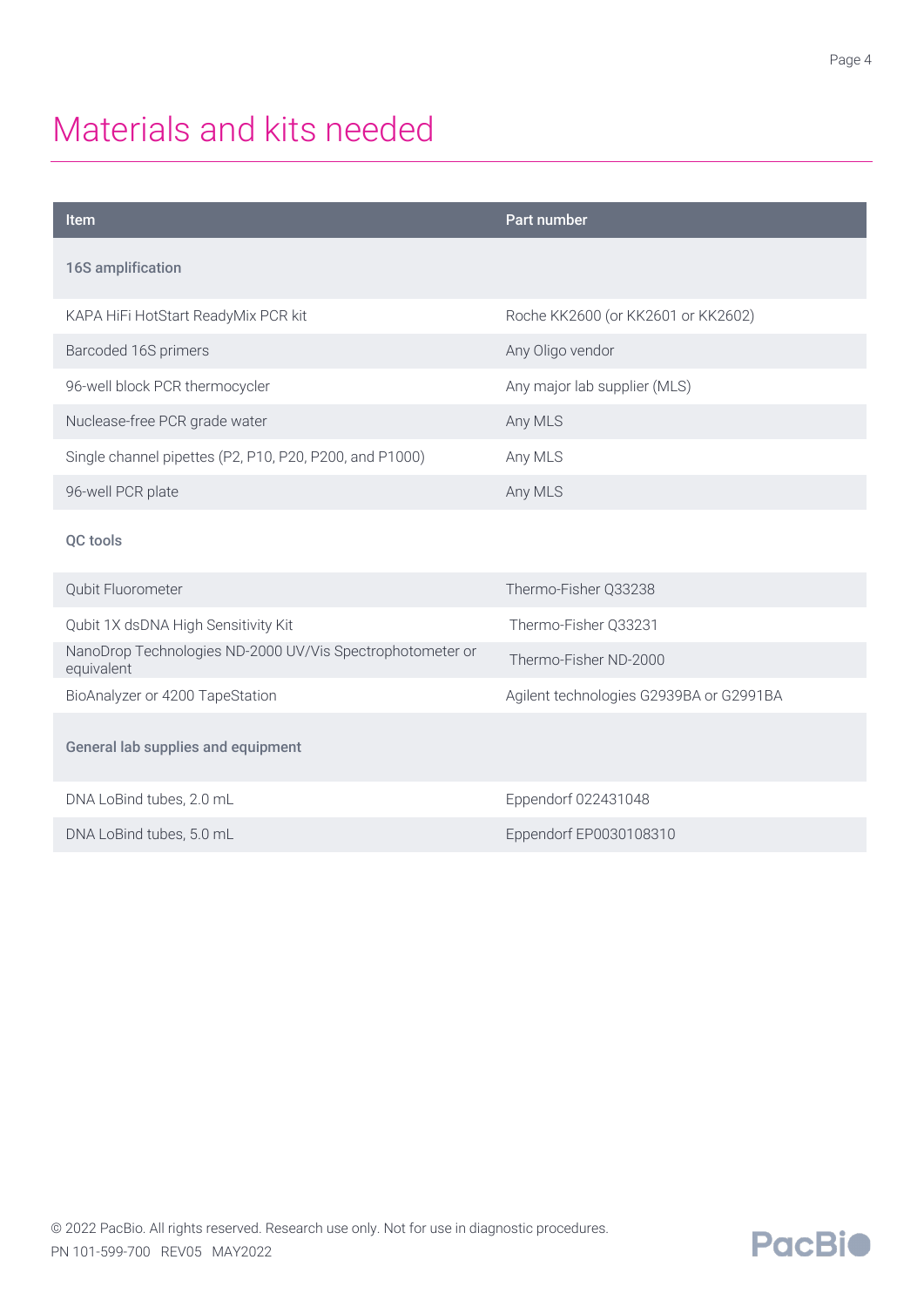## PCR amplification of bacterial 16S rRNA

#### Step Instructions

1.2

Add the components listed below into a 2.0- or 5.0-mL DNA LoBind tube. Increase component volumes for the number of samples (N) being amplified plus a 25% overage for pipetting margin.

|     | Component                         | Volume per N (µL)           | $N =$       | For 96-plex*     | For 192-plex* |
|-----|-----------------------------------|-----------------------------|-------------|------------------|---------------|
| 1.1 | PCR-grade water                   | $1.5 \times N \times 1.25$  | i uL        | 180.0 uL         | $360.0 \mu L$ |
|     | 2X KAPA HiFi HotStart<br>ReadyMix | $12.5 \times N \times 1.25$ | $y = \mu L$ | $1500.0 \,\mu L$ | 3000.0 µL     |
|     | <b>Total volume</b>               | $14.0 \times N \times 1.25$ | . uL        | $1680.0 \,\mu L$ | 3360.0 µL     |

Label 8 microfuge tubes A, B, C, D, E, F, G, and H to assign a specific barcoded forward primer to each tube (see table below).

| <b>Tube</b>   | <b>Barcoded Forward Primer</b> |
|---------------|--------------------------------|
| A             | 16S For <b>bc1005</b>          |
| B             | 16S For <b>bc1007</b>          |
| $\mathcal{C}$ | 16S For <b>bc1008</b>          |
| $\Box$        | 16S For bc1012                 |
| F             | 16S For bc1015                 |
| F             | 16S For <b>bc1020</b>          |
| G             | 16S For bc1022                 |
| Н             | 16S For <b>bc1024</b>          |
|               |                                |

Add the appropriate volume of PCR master mix into each of the eight tubes (A—H). Use the table below for calculating the volume of PCR master mix to use per tube.

| 1.3 | Component                 | N wells per row $(\mu L)$ 96-plex mix $(\mu L)$ 192-plex mix $(\mu L)$ |      |       |
|-----|---------------------------|------------------------------------------------------------------------|------|-------|
|     | PCR master mix (from 1.1) | $14.0 \times N \times 1.2$                                             | 2016 | 403.2 |

Add the appropriate volume of barcoded forward primer  $(2.5 \mu M)$  to each respective tube  $(A-H)$ . Use the table below for calculating the volume of forward primer to use per tube. Mix by pipetting 10 times.

| 1.4 | Total tube volume                     | $17.0 \times N \times 1.2$ | 244.8            | 489.6             |
|-----|---------------------------------------|----------------------------|------------------|-------------------|
|     | barcoded forward primer $(2.5 \mu M)$ | $3.0 \times N \times 1.2$  | 43.2             | 86.4              |
|     | Component                             | N wells per row $(\mu L)$  | 96-plex Mix (µL) | 192-plex Mix (µL) |

1.5 Dispense 17 µL of the PCR master mix + barcoded forward primer (tubes A-H) to each respective well across rows A-H of a 96-well plate. For a 192-plex experiment design, use two 96-well plates.

**PacBio**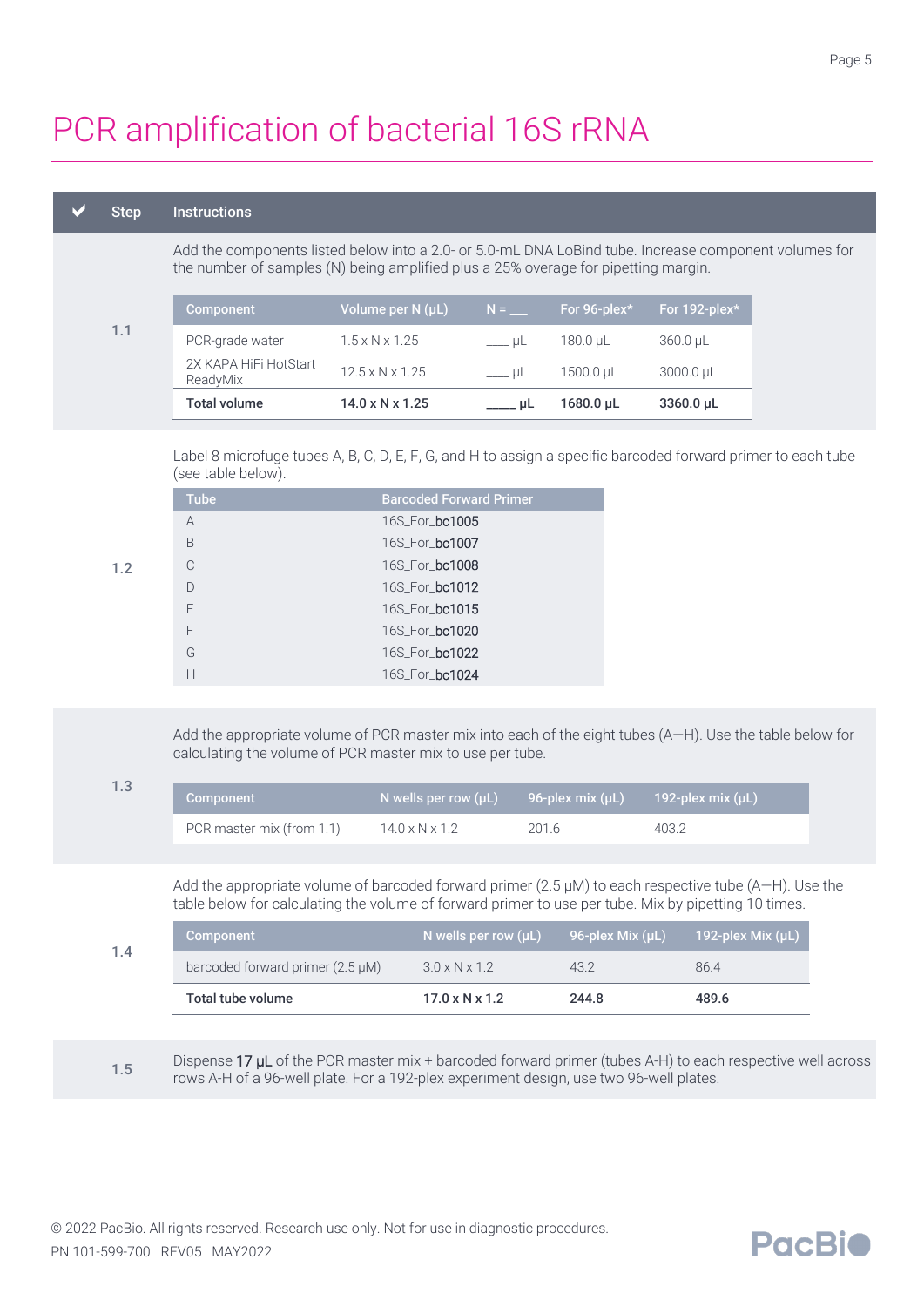1.7 Add 5 µL (1-2 ng) of each diluted gDNA sample to a single well of the 96-well PCR plate(s) for a total reaction volume of 25 µL.

1.8 Mix well by pipetting. Seal the plates tightly with adhesive seal to prevent evaporation during PCR. Briefly spin the plate in a refrigerated centrifuge (4°C) to ensure that the entire sample volume is at the bottom of each well.

Place PCR plate, or plates, on thermocycler and run the following program:

|   | <b>Step</b>      | <b>Temperature</b>                           | <b>Time</b> |
|---|------------------|----------------------------------------------|-------------|
|   | Initial Denature | 95 °C                                        | 3 minutes   |
| 2 | Denature         | 95 °C                                        | 30 seconds  |
| 3 | Anneal*          | $57^{\circ}$ C                               | 30 seconds  |
| 4 | Extend           | 72 °C                                        | 60 seconds  |
|   |                  | Repeat steps 2 to 4 for a total of 25 cycles |             |

1.9

\*Refer to manufacturer's recommendations for your thermocycler instrument to set the ramp rate for the annealing step to ≤ 3ºC per second.

Spot-check amplification results by directly loading 1  $\mu$ L of one or more PCR reactions onto an agarose gel. A typical result is shown in Figure 3 above.

1.10 The expected target amplicon size is ~1500 bp, and the amount of amplicon material generated from each sample should be comparable as assessed by analyzing the relative intensity of the ~1500 bp PCR product on an agarose electrophoresis gel. If available, you may also use an Agilent Bioanalyzer System or TapeStation System to spot-check PCR product size and quantity.

1.11 Pool an **equal volume** of each barcoded amplicon together in a 2.0 mL DNA LoBind tube. Do not exceed a total volume of 800 µL.

- 96 samples use 8 µL per sample (for a total of approximately 800 µL)
- 192 samples use 4 µL per sample (for a total of approximately 800 µL)
- 1.12 Proceed to [Preparing multiplexed amplicon libraries using SMRTbell prep kit 3.0](https://www.pacb.com/wp-content/uploads/Procedure-checklist-Preparing-multiplexed-amplicon-libraries-using-SMRTbell-prep-kit-3.0.pdf) or freeze pooled sample at -20°C until ready to proceed.

#### PROTOCOL COMPLETE

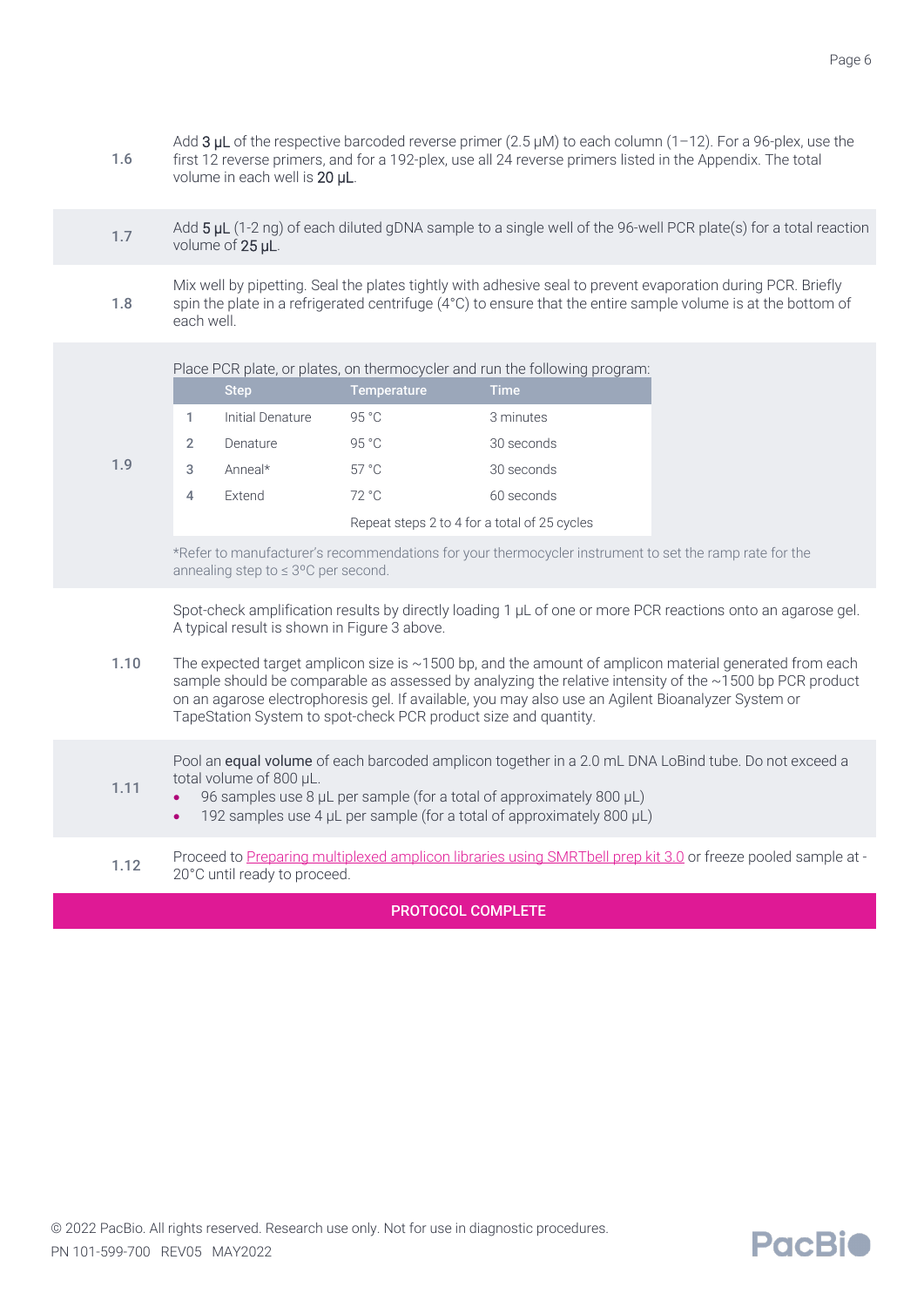# Appendix

The list includes sequences for thirty-two primers (8 forward and 24 reverse) that can used for up to 192 dual indices. Each primer contains a 5' spacer sequence (GCATC), a 16-base barcode (in bold), and the degenerate gene-specific sequence for amplifying the bacterial 16S rRNA gene (V1—V9 regions). Degenerate base identities are:  $R = A.G$ ;  $Y = C.T$ ;  $M = A.C$ .

Avoid repeated freeze-thaw cycles.

Barcoded forward and reverse16S gene-specific primers recommended for use with this procedure (PacBio barcode sequences are bolded).

| <b>Barcoded forward primer</b> |                                                           |
|--------------------------------|-----------------------------------------------------------|
| >16S_For_bc1005                | /5Phos/GCATCCACTCGACTCTCGCGTAGRGTTYGATYMTGGCTCAG          |
| >16S For bc1007                | /5Phos/GCATCTCTGTATCTCTATGTGAGRGTTYGATYMTGGCTCAG          |
| >16S_For_bc1008                | /5Phos/GCATCACAGTCGAGCGCTGCGAGRGTTYGATYMTGGCTCAG          |
| >16S_For_bc1012                | /5Phos/GCATCACACTAGATCGCGTGTAGRGTTYGATYMTGGCTCAG          |
| >16S_For_bc1015                | /5Phos/GCATCCGCATGACACGTGTGTAGRGTTYGATYMTGGCTCAG          |
| >16S_For_bc1020                | /5Phos/GCATCCACGACACGACGATGTAGRGTTYGATYMTGGCTCAG          |
| >16S_For_bc1022                | /5Phos/GCATC <b>CACTCACGTGTGATAT</b> AGRGTTYGATYMTGGCTCAG |
| >16S_For_bc1024                | /5Phos/GCATCCATGTAGAGCAGAGAGAGRGTTYGATYMTGGCTCAG          |
| <b>Barcoded reverse primer</b> |                                                           |
| >16S_Rev_bc1033                | /5Phos/GCATCAGAGACTGCGACGAGARGYTACCTTGTTACGACTT           |
| >16S_Rev_bc1035                | /5Phos/GCATC <b>CAGAGAGTGCGCGCGCR</b> GYTACCTTGTTACGACTT  |
| >16S Rev bc1044                | /5Phos/GCATCCGCGCGTCGTCTCAGCRGYTACCTTGTTACGACTT           |
| >16S_Rev_bc1045                | /5Phos/GCATCAGAGAGTACGATATGTRGYTACCTTGTTACGACTT           |
| >16S_Rev_bc1054                | /5Phos/GCATC <b>TCTGTAGTGCGTGCGC</b> RGYTACCTTGTTACGACTT  |
| >16S_Rev_bc1056                | /5Phos/GCATCATGTGCGTGTGTGTCTRGYTACCTTGTTACGACTT           |
| >16S_Rev_bc1057                | /5Phos/GCATCCTCTCAGACGCTCGTCRGYTACCTTGTTACGACTT           |
| >16S Rev bc1059                | /5Phos/GCATCTATCTCAGTGCGTGTGRGYTACCTTGTTACGACTT           |
| >16S_Rev_bc1060                | /5Phos/GCATCTGTGTCTATACTCATCRGYTACCTTGTTACGACTT           |
| >16S_Rev_bc1062                | /5Phos/GCATC <b>TATAGACTATCTGAGA</b> RGYTACCTTGTTACGACTT  |
| >16S_Rev_bc1065                | /5Phos/GCATCGTATGTGAGAGAGCGCRGYTACCTTGTTACGACTT           |
| >16S_Rev_bc1075                | /5Phos/GCATCCACGCGACGCTCTCTARGYTACCTTGTTACGACTT           |
| >16S Rev bc1076                | /5Phos/GCATCGAGAGCGCGAGTGCACRGYTACCTTGTTACGACTT           |

© 2022 PacBio. All rights reserved. Research use only. Not for use in diagnostic procedures. PN 101-599-700 REV05 MAY2022